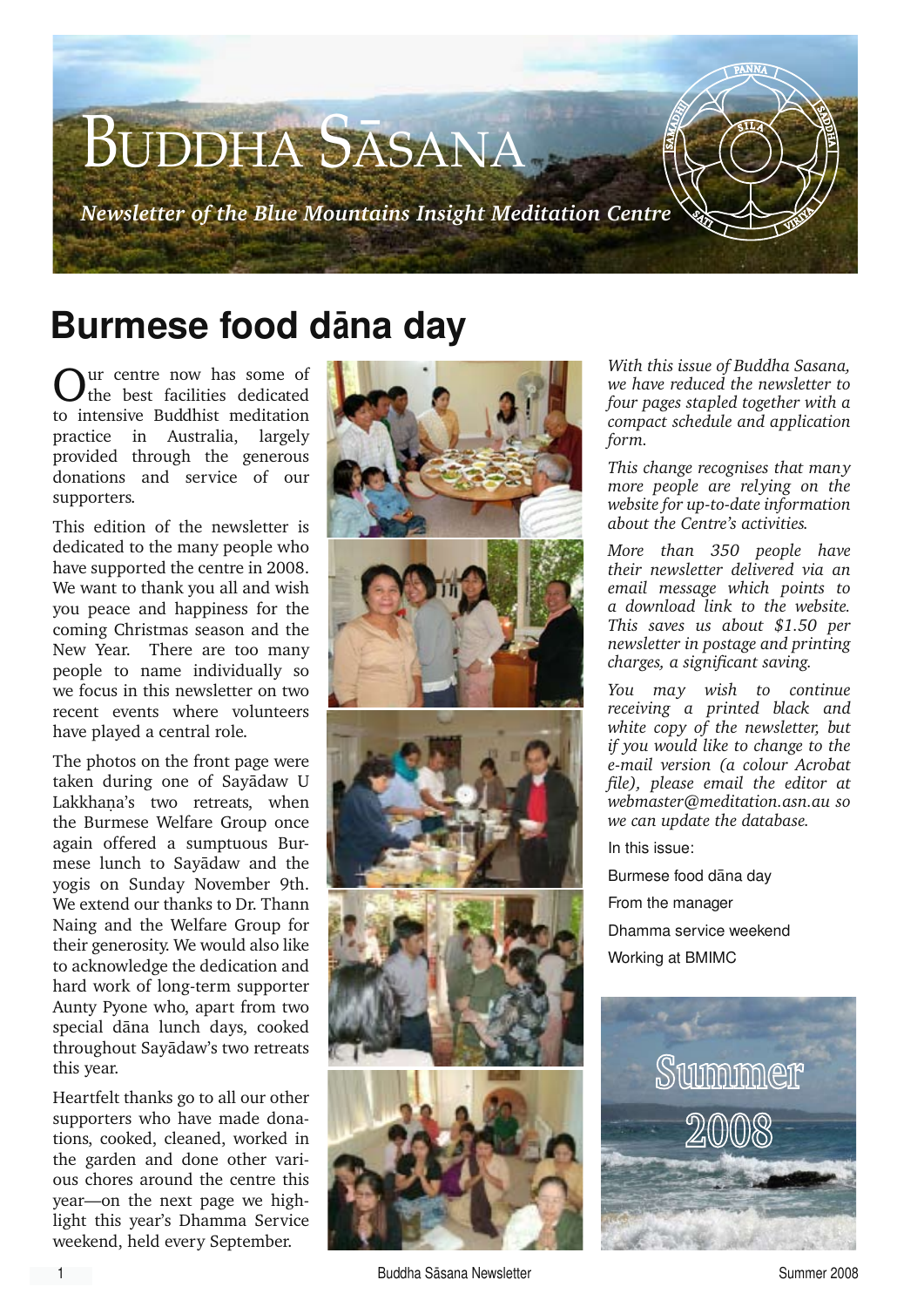# **From the manager**

## *Tara MacLachlan*

Since the last newsletter we have<br>
Scontinued to keep a busy pace with the retreat schedule, although we did have a bit of down time immediately after the three month retreat. This gave Pixy space to organize her move and for us to spend some time together with family. So it was in August that I came back to lead a weekend retreat and for Savādaw U Paññāthami to teach his regular seven day retreat during his time in Australia for the Vassa.

At this retreat we had Aunty Pyone and her daughter, Thida Moe, and grandson, Daniel here. Daniel, aged 12, took robes as a samanera while his grandmother and mother cooked for him, Sayàdaw and the yogis. This made it a very special retreat for the family and for the centre.

In September Patrick Kearney led his nine day retreat followed by the Dhamma service weekend (see opposite page). October's long weekend was led by Michael Dash, who will also be teaching his first Easter retreat here in 2009. Later in October Steven Smith was here for nine days. Then Sayàdaw U Lakkhana led his two retreats in November, one for Burmese speakers and the other with Victor Aung as translator.

In November, Michael Dash and Graham Wheeler led the very popular Day of Mindfulness in Sydney, the second for the year. This is a great opportunity for those who are new to the practice to develop a basic knowledge of the Mahàsi technique before committing to a residential retreat, as well as a refresher for experienced meditators. The final retreat of the year will be Lesley Lebkowicz' weekend.

The centre will then be in recess while I take some time out for my own practice. A few kind people will take on some of the responsibilities of the centre when I am away.

Unless you are attending Patrick's January retreat and need to check in regarding your retreat plans, please wait until the third week in January to call or email the centre with general enquiries or bookings for the 2009 program.

When the centre is closed in December major landscaping works will be undertaken as well as some general maintenance. So to start the 2009 program we will have new steps from the bottom car-park to the accommodation blocks and some more landscaping work completed around the top car-park.

I look forward to seeing you here at BMIMC in 2009 and wish everyone a very happy and peaceful Christmas season and New Year.

With metta Tara

## **The Management Committee**

An important part of the Centre's life is the management committee, which takes responsibility for the overall well-being and direction of the organisation, It meets four times a year.

All members bring their particular strengths to the Committee, with some taking a specific 'custodian' role or portfolio responsibility. We are fortunate in having a breadth of expertise, and a good balance in age, gender and experience.

Its current members are Graham Wheeler (Public Officer), Danny Taylor (Financial), Tara MacLachlan (Manager), Peter Douglas, Gabrielle Cusack, John McIntyre (Publicity and Fundraising), Theresa Baw, Marc Allas and Robyn Howell. Selina Blair has joined replacing Ian Baird as Landscape and Gardening custodian.



It is fair to say that, over the years, a strong culture has developed of approaching issues in a principled way based on Dhamma, and in learning from our experiences to continuously improve the ways we operate as an organisation.

# **Working at BMIMC**

Fundamental to the effectiveness of all that we do at BMIMC are the people who give their time to work at the Centre.

We are always looking ahead and anticipating our need for staff—so we are interested in hearing from people who might wish to work on staff in 2009 and beyond.

Applicants generally need to be experienced meditators with a strong commitment to dhamma service, an ability to relate to people from diverse backgrounds, familiarity with computers and common office software and strong communication skills.

Staff live and work in a small community of two or three people, supported by the Centre's management committee and volunteers, receive a small stipend (if they can legally work in Australia), full board and accommodation and a car allowance in some cases.

For further information, see our website pages regarding working and volunteering at BMIMC. To discuss an application, please ring the Centre manager after mid-January.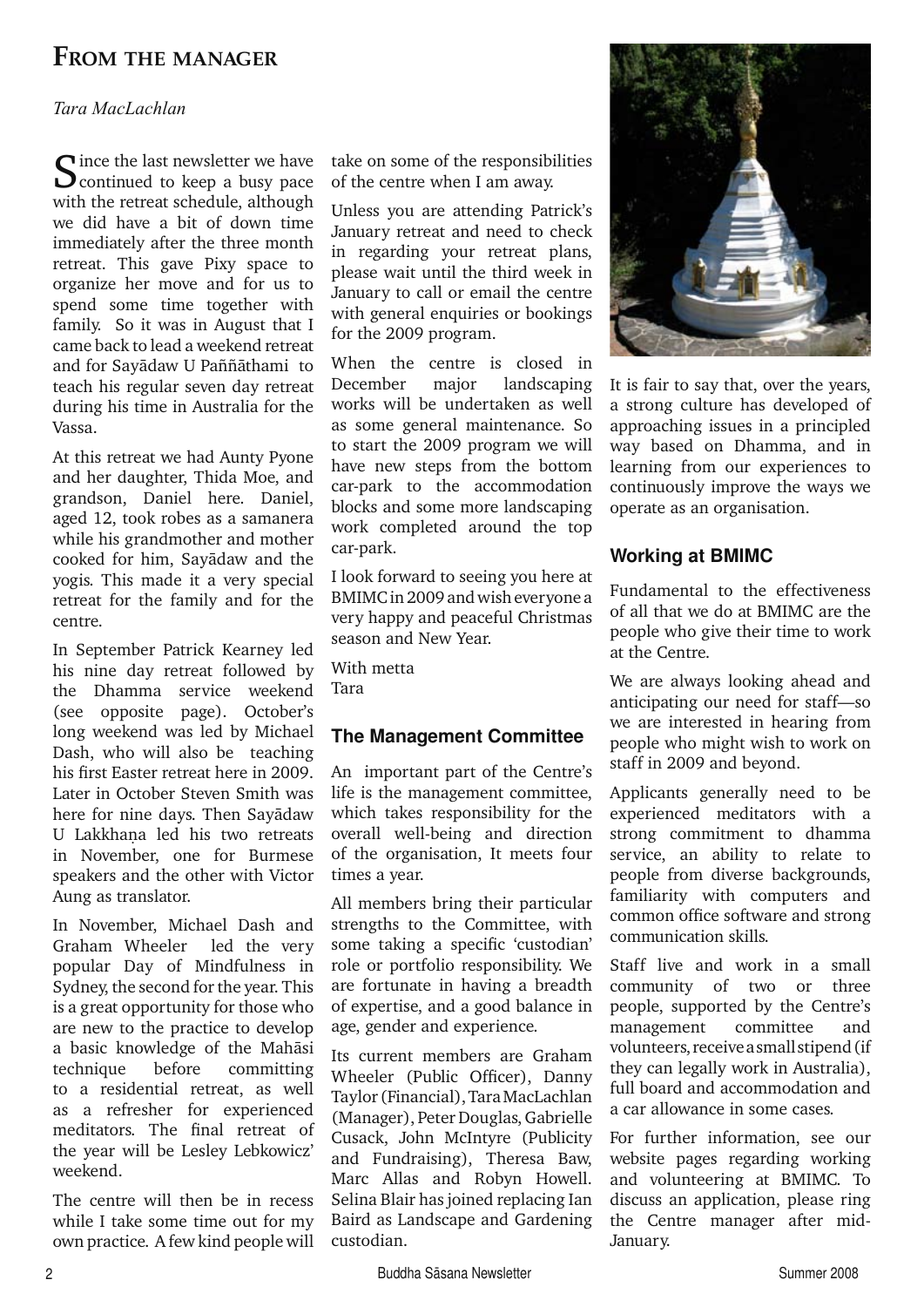# **Around the centre**

### **Dhamma service weeekend**

The last weekend of September is traditionally the time of year for the annual spring-cleaning of the Centre, when supporters near and far give some time to the many tasks involved.

It is the time to make a concerted effort with the grounds and gardens. Though there are extensive

plantings of now well-established, low maintenance native plants, dealing with encroaching weeds is always a priority. Then there is pruning and mulching to be done.

It was also an opportunity to give the kitchen a thorough cleaning, including refrigerator doors and shelves. The windows of the student

accommodation were made to shine again, while the tireless manager spent the entire weekend painting the small verandah rooms.

Thank you to all who came from Sydney and locally (and interstate) to labour with such effect that weekend! Sàdhu!



**Sydney and Canberra groups**

The **Sydney** meditation group meets at the Life & Balance Centre, 132 St John's Road, Glebe from 7 – 9 pm each Friday except long weekends. Three BMIMC teachers (Graham Wheeler, Danny Taylor, Michael Dash) take it in turns to

lead the group and will give practice instructions. The last session for 2008 will be on 5 December with a social event on 12 December. The group will start again in February 2009. The **Canberra** Insight Meditation Group meets from 6.30 p.m.

until 8.30 p.m. on Sunday evenings at the Sàkyamuni Buddhist Centre, 32 Archibald Street, Lyneham. The group is led by Lesley Lebkowicz (formerly Fowler). Contact Lesley on lesleyf@netspeed.com.au or just turn up on the night.